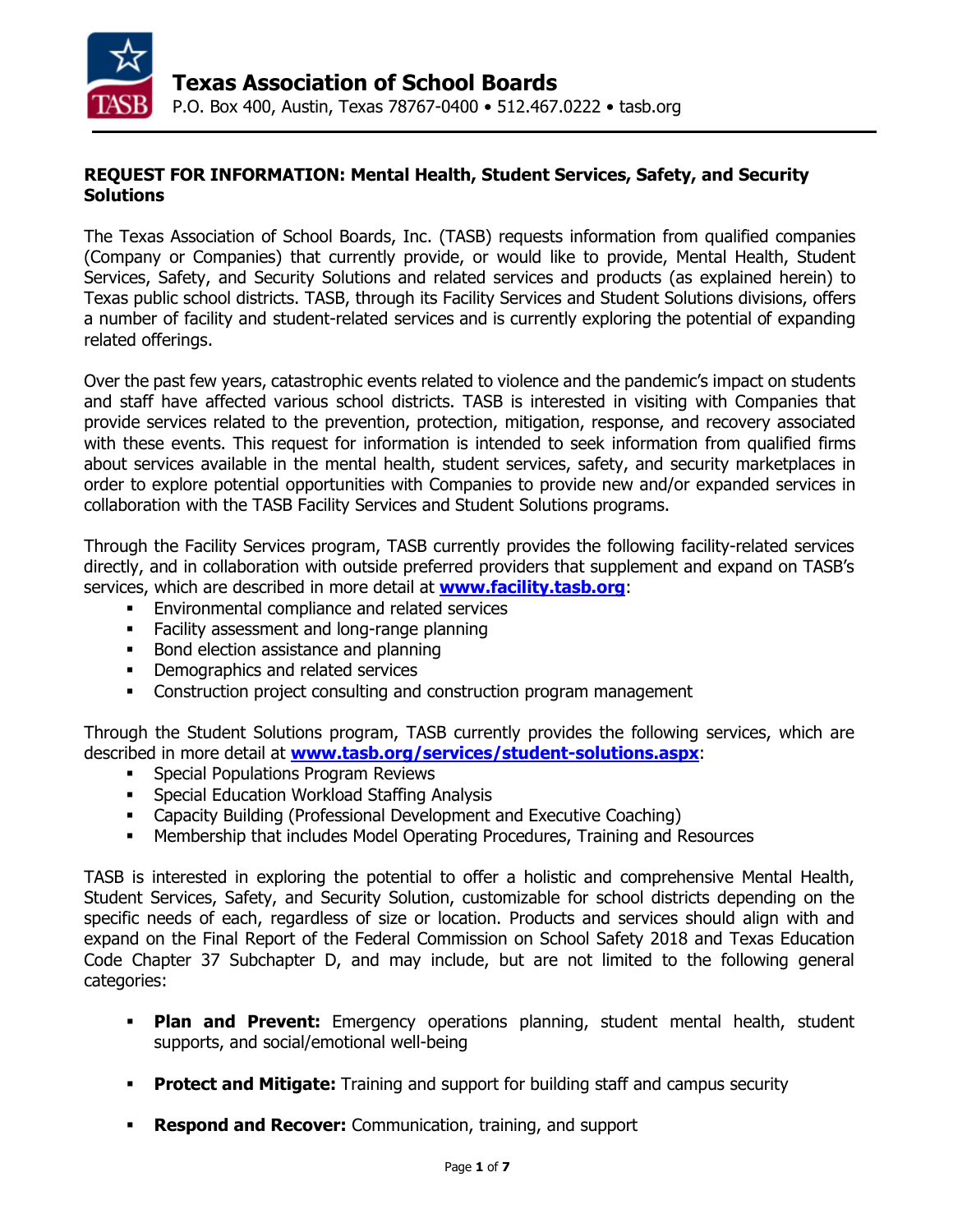

• Any other mental health, student services, safety, and security service or product a Company feels might be beneficial to TASB and the members we serve.

### **A. Organizational Background**

Created in 1949, TASB is a private, voluntary, nonprofit, and statewide educational association that serves local Texas school districts. TASB's membership currently includes the boards of all 1,026 Texas school districts, as well as 20 regional education service centers, 50 community colleges, 20 central appraisal districts, 130 shared service arrangements, and 79 charter schools. TASB members represent the largest group of publicly elected officials in the state (more than 7,000 school board members) who preside over combined expenditures of more than \$69 billion annually, employ more than 745,000 people, and serve over 5.3 million Texas students. TASB has maintained more than 33 consecutive years of 100 percent participation of Texas public school boards. TASB's mission is to promote educational excellence for Texas schoolchildren through advocacy, visionary leadership, and high-quality services.

TASB provides a broad range of services and products. A list and description of these offerings can be found at **[tasb.org/services](http://tasb.org/services)**.

In addition, TASB serves as administrator to multiple interlocal cooperative entities including The Local Government Purchasing Cooperative d/b/a BuyBoard<sup>©</sup>. *Please note that this request for* information is issued by and for TASB only and is in no way a part of, nor associated with any TASB affiliated entity, including BuyBoard, or any BuyBoard proposal invitation or contract.

### **B. Potential Future Services**

The following is a list of services TASB is exploring. TASB is seeking information from Companies interested in potential opportunities to collaborate with TASB to provide holistic and comprehensive solutions for Mental Health, Student Services, Safety, and Security (possibly including some or all of the following services, as well as additional related services) to Texas school districts and other types of local governments. Companies submitting responses should be fully authorized and, if required, licensed in the State of Texas to provide the products and services included in the response.

## **Comprehensive Mental Health, Student Services, Safety, and Security Solutions:**

**Plan and Prevent** —TASB requests responses from qualified Companies that provide comprehensive emergency operations planning, violence prevention services, and solutions in the specific area of student mental health and social/emotional well-being. TASB is interested in receiving information from firms that would like to collaborate with TASB to develop a service offering to assist members with their staff assessment, planning, training, and on-going needs for the following:

- Student Mental Health and Social/Emotional Well-Being
	- Teacher/Staff Training on:
		- o Risk Behavior Identification
		- o Therapeutic Interactions
		- o Multi-tiered Systems of Support (MTSS)
		- o Mental Health Care Training, Software and Platforms
		- o Trauma Informed Care
		- o Suicide Ideation
		- o Child Abuse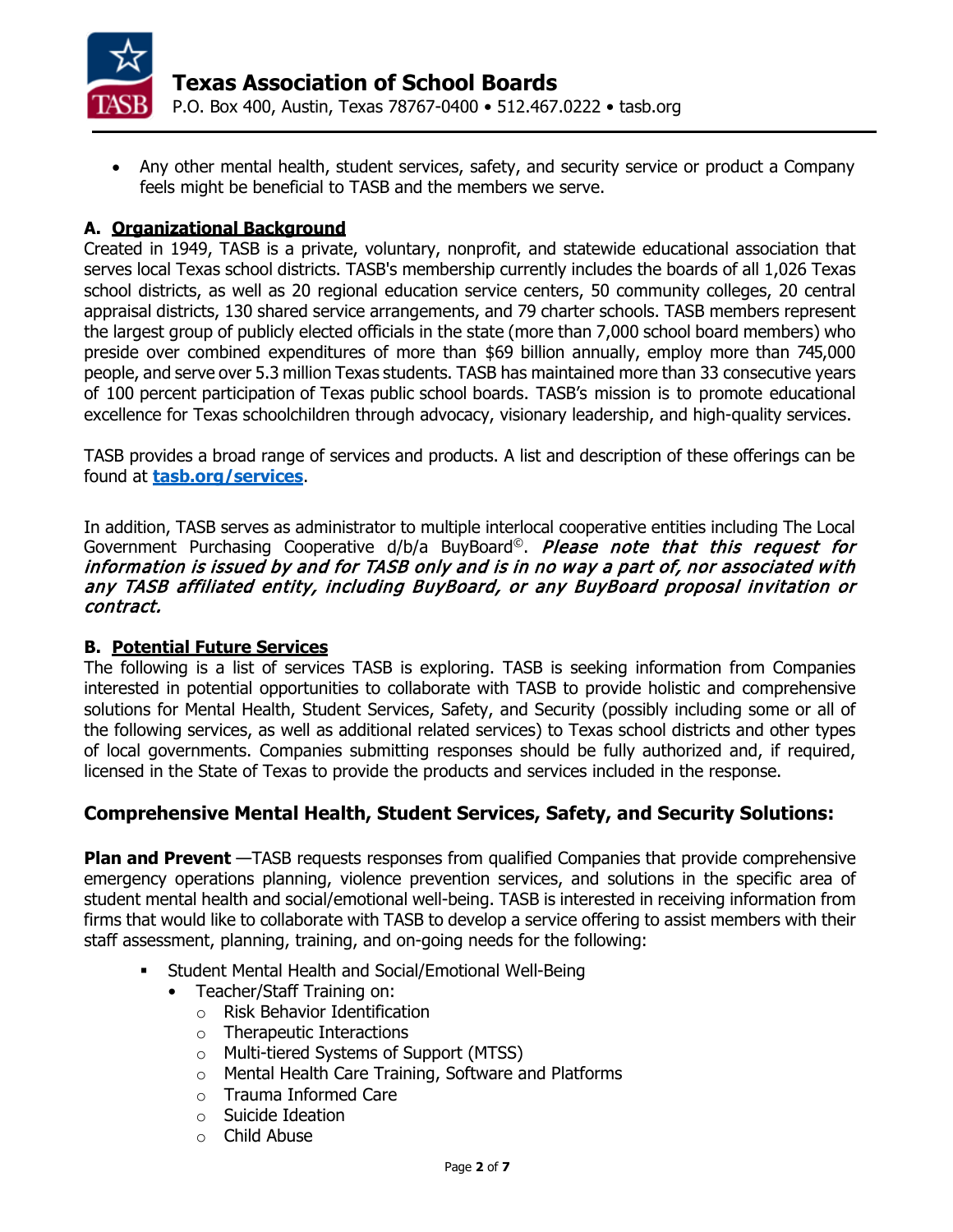

P.O. Box 400, Austin, Texas 78767-0400 • 512.467.0222 • tasb.org

- o Bullying Prevention
- o Student Discipline Alternatives
- o Restorative Justice
- o Cybersecurity and Online Threat Assessments
- o Crisis Intervention
- o Behavioral Supports
- o Time out and Restraints
- o Character Development
- o Trauma, Suicide, etc.
- Teladoc / E-therapy / Teletherapy Training, Software and Platforms
- Special Population Software and Supports
- Student Leadership Development
- Student Learning Loss<br>• Other
- **Other**
- **Social Media Scanning**
- Anti-Bullying / Violence / Anonymous Tip Platform
- **Follow up / Investigation Platform**
- **Emergency Operations Planning**
- **Other Supports and Prevention Strategies or Services**

**Protect and Mitigate** —TASB requests responses from qualified Companies that provide comprehensive products, solutions, and services in safety and security that protect against and mitigate the effects of violence in schools. To assist members, TASB is interested in receiving information from firms that would like to collaborate with TASB to provide training, physical school security, and crisis communication services with the following key features:

- **Active Threat Response** 
	- Process and Local Policy Assistance
	- Simulation Training
	- Drills
	- Other Active Threat Response Strategies or Services
- **School Hardening / Physical Infrastructure** 
	- Impact Resistant Window Film
	- Door Locks
	- Door Replacement
	- Video Surveillance
	- Access Control
	- Secure Vestibules
	- Safe Havens (ballistic protection areas)
	- Other Physical Infrastructure Products or Services

**Respond and Recover** —TASB requests responses from qualified Companies that provide active threat/active shooter response and recovery solutions and services. The focus of this service would be:

- **•** Crisis Communication Technology
	- Individual Wearable Communication Device
	- Mass Notification
	- Visual Alerts
	- Audible Alerts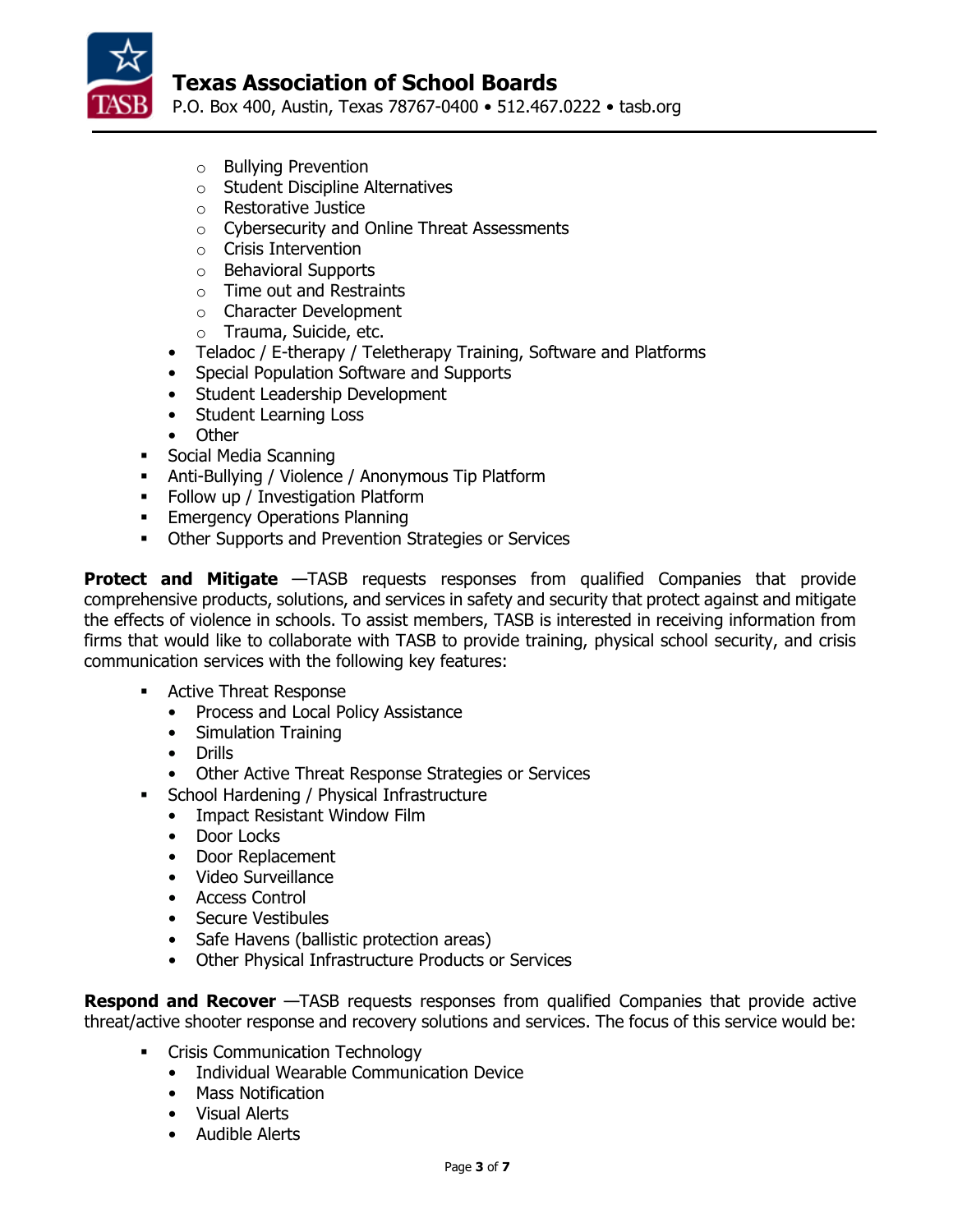

- Device Alert (Desktop & Mobile)
- Location Tracking Ability
- First Responder Notification
- Reunification Training
- **-** Student / Staff Mental Health Training and Supports
- **Other Services** If Company offers any other services or products that the Company feels might be beneficial to TASB and TASB members, TASB requests information on those services as well.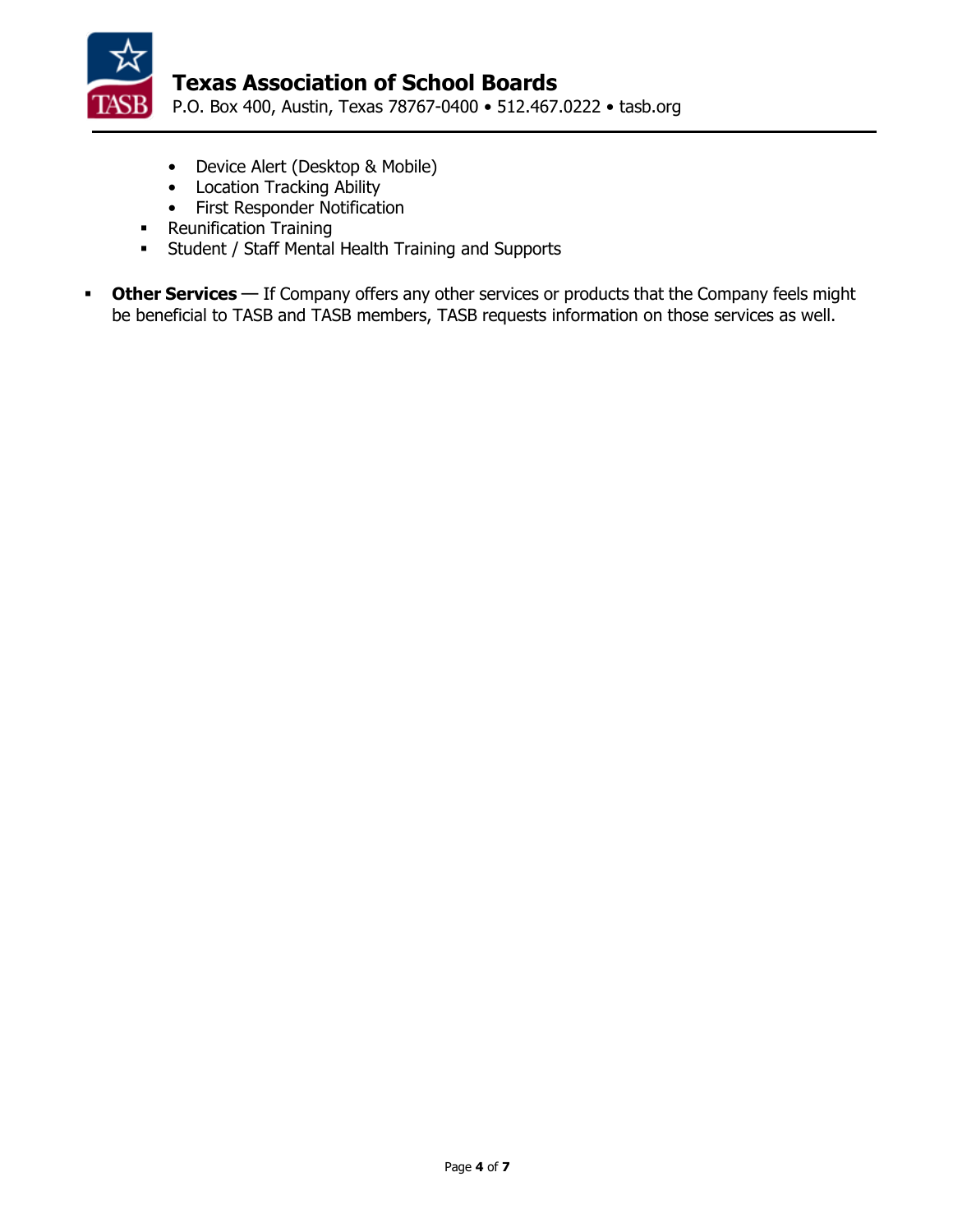

### **C. REQUEST FOR INFORMATION: Submission Instructions**

TASB reserves the right to reject any and all responses and will not be liable for any cost incurred in the preparation of response. TASB reserves the right to waive any or all irregularities, formalities, or other technicalities and to be the sole and independent judge of quality and suitability of any services offered. TASB may accept or reject a response in its entirety or may reject any part of a response without affecting the remainder of that response, and may award the individual items in any combination or in any way that provides the best offer to TASB, or choose to not award any items, in its sole discretion.

**Deadline:** 12:00 p.m. (noon), Friday, August 12, 2022

**Submission:** Responses must be sent **via e-mail** to **[jeff.clemmons@tasb.org](mailto:jeff.clemmons@tasb.org)**.

**Response Guidelines**: Responses to this request for information should follow the outline below:

- **1. Response Cover Form**—Complete the C(1) response cover form and include as the first page of response.
- **2. Company Background**—Provide all relevant Company information.
- **3. Company Management and Ownership -** Provide a description of Company management and ownership (public/private), minority owned, business certification, etc.)
- **4. Company Financials**—Provide information related to the financial health and stability of the Company, including whether your Company has ever filed for bankruptcy. (Prior to entering into any agreement with a Company, TASB may require additional information related to the financial health and stability of the Company.)
- **5. Company Services**—Provide detailed information describing any of the services for which your Company is proposing to collaborate with TASB, including how long your firm has offered the service(s), Company license information (if applicable), and the types and number of clients that use the service(s) (i.e., school district, city, county, private business, etc. and numbers for each).
- **6. Company References**—For each service listed in Section C(5), provide the following information for each client you wish to serve as a reference:
	- a. Client name
	- b. Name, address, and phone number of client contact
	- c. Company team member(s) involved and nature of each team member's responsibility
	- d. Explanation of service provided
- **7. Business Proposal**—For each service listed in Section C(5), provide a description of how your Company would propose to collaborate with TASB in providing the service, including the roles and responsibilities you would propose your Company having and the roles and responsibilities you would propose TASB having. Also, include any historical and future growth projections you feel would be helpful in our evaluation.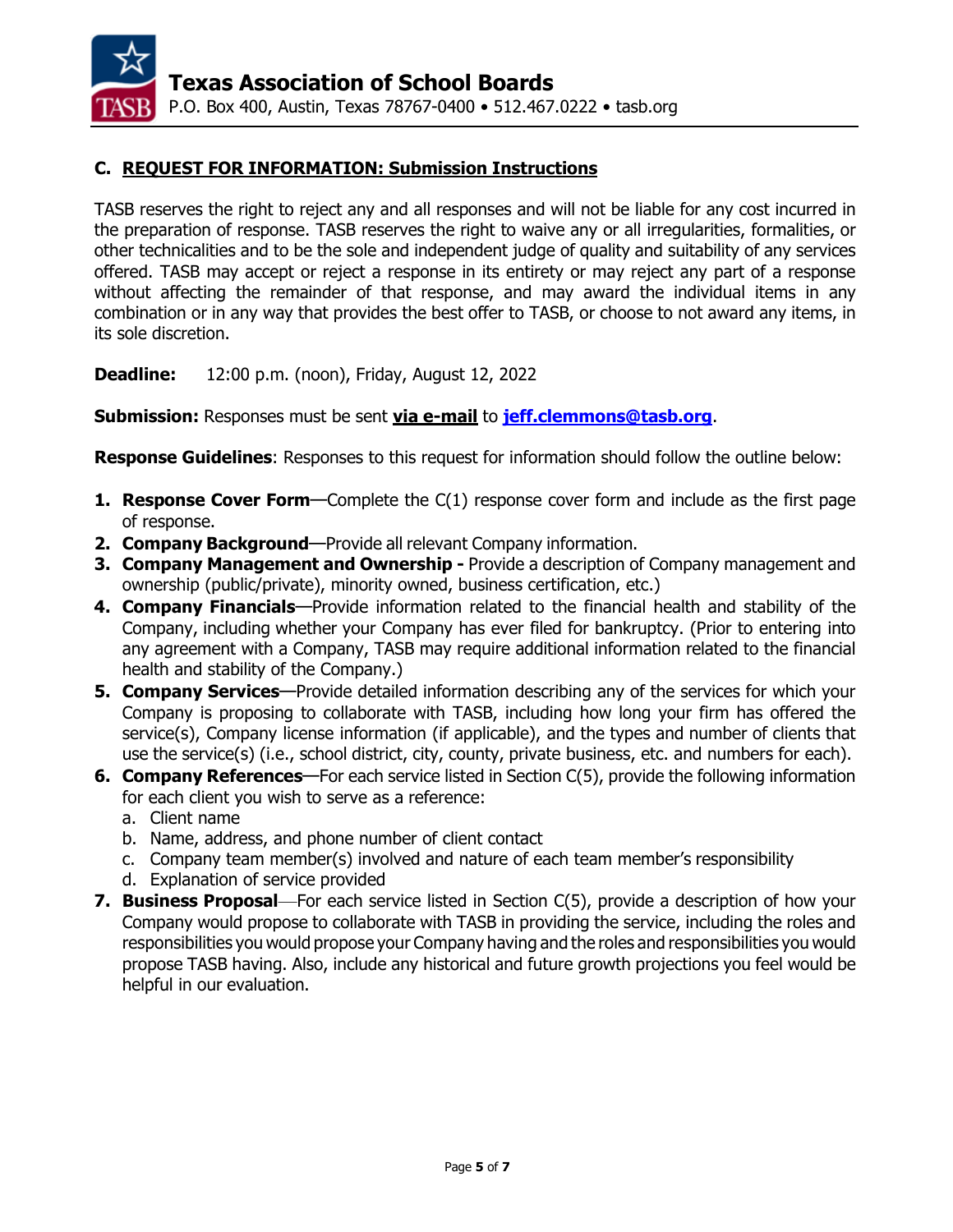

**Questions:** TASB will only respond to questions pertaining to this request for information submitted via e-mail to the address listed below. Communications and meetings to discuss this RFI are welcome prior to the Deadline.

> Jeff Clemmons Director, TASB Facility Services **[jeff.clemmons@tasb.org](mailto:jeff.clemmons@tasb.org)** 512-505-2850

TASB will post any addendum or additional information, if deemed necessary by TASB, at **facility.tasb.org,** and it will be the Company's responsibility to obtain the information.